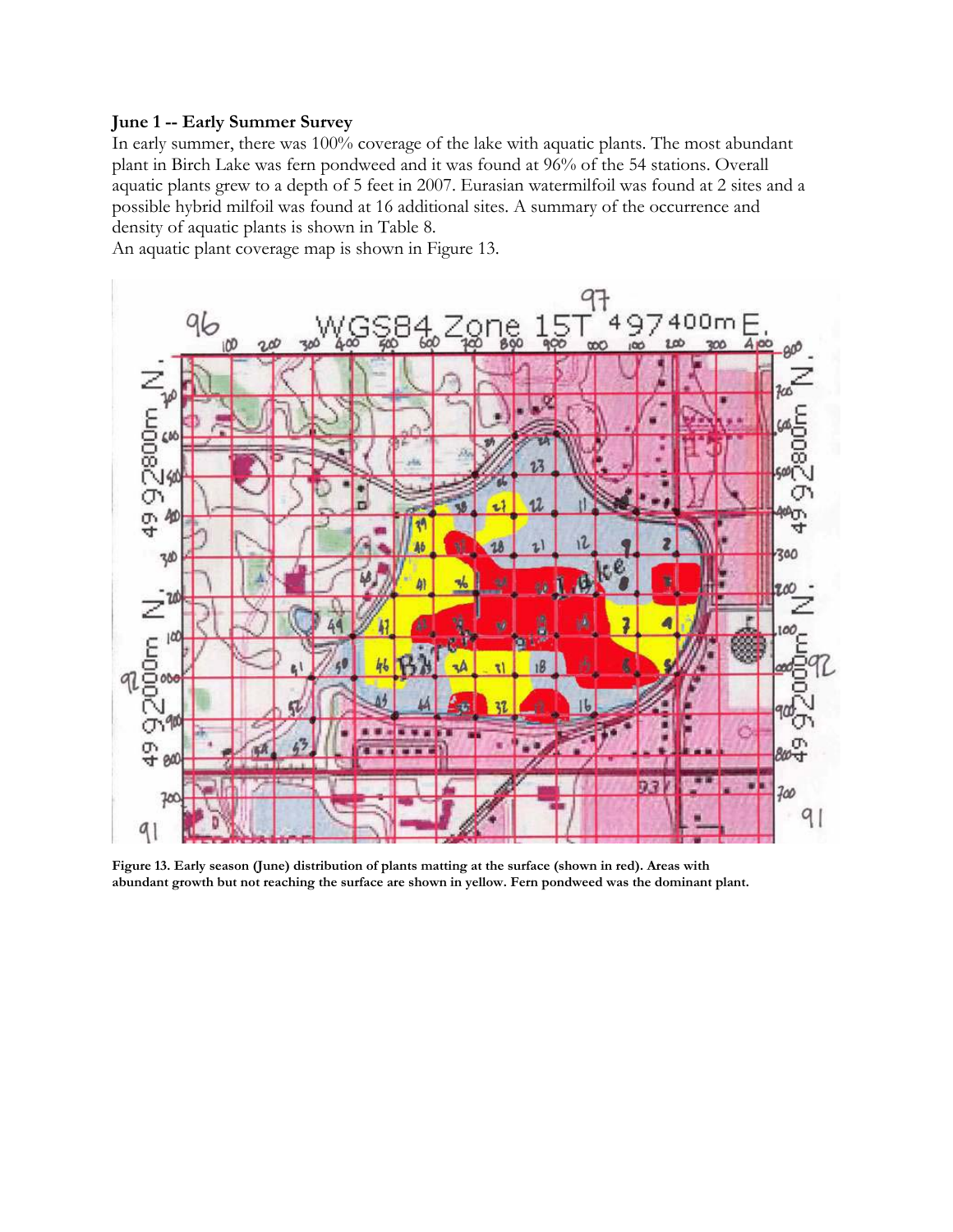**Table 8. Birch Lake aquatic plant occurrences and densities for the June 1, 2007 survey based on 57 stations. Density ratings are 1-5 with** 

**1 being low and 5 being most dense.** 

|                                                   |                | <b>All Stations</b><br>(n=57) |         |  |
|---------------------------------------------------|----------------|-------------------------------|---------|--|
|                                                   | Occur          | % Occur                       | Density |  |
| Three square<br>(Scirpus americanus)              | 1              | 2                             | 1.0     |  |
| Arrowhead<br>(Sagittaria)                         | 1              | $\overline{2}$                | 1.0     |  |
| Watershield<br>(Brasenia schreberi)               | 2              | 4                             | 1.0     |  |
| Spatterdock<br>(Nuphar variegatum)                | 8              | 15                            | 4.0     |  |
| White waterlilies<br>(Nympaea tuberosa)           | $\overline{1}$ | $\overline{2}$                | 1.0     |  |
| Chara<br>(Chara sp)                               | 7              | 13                            | 1.1     |  |
| Needle spikerush<br>(Eleocharis acicularis)       | 1              | $\overline{2}$                | 1.0     |  |
| Elodea<br>(Elodea canadensis)                     | 14             | 26                            | 1.0     |  |
| Northern watermilfoil<br>(Myriophyllum sibiricum) | 1              | $\overline{2}$                | 2.0     |  |
| Milfoil<br>(M. sp)                                | 16             | 30                            | 1.6     |  |
| Eurasian watermilfoil<br>(M. spicatum)            | $\overline{2}$ | 4                             | 1.5     |  |
| Cabbage<br>(Potamogeton amplifolius)              | 17             | 31                            | 1.6     |  |
| Illinois pondweed<br>(P. illinoensis)             | 1              | $\overline{c}$                | 0.5     |  |
| Fern pondweed<br>(P. Robbinsii)                   | 52             | 96                            | 3.6     |  |
| Rosette<br>(Sagittaria sp)                        | 1              | 2                             | 1       |  |
| filamentous algae                                 | 3              | 6                             | 1.3     |  |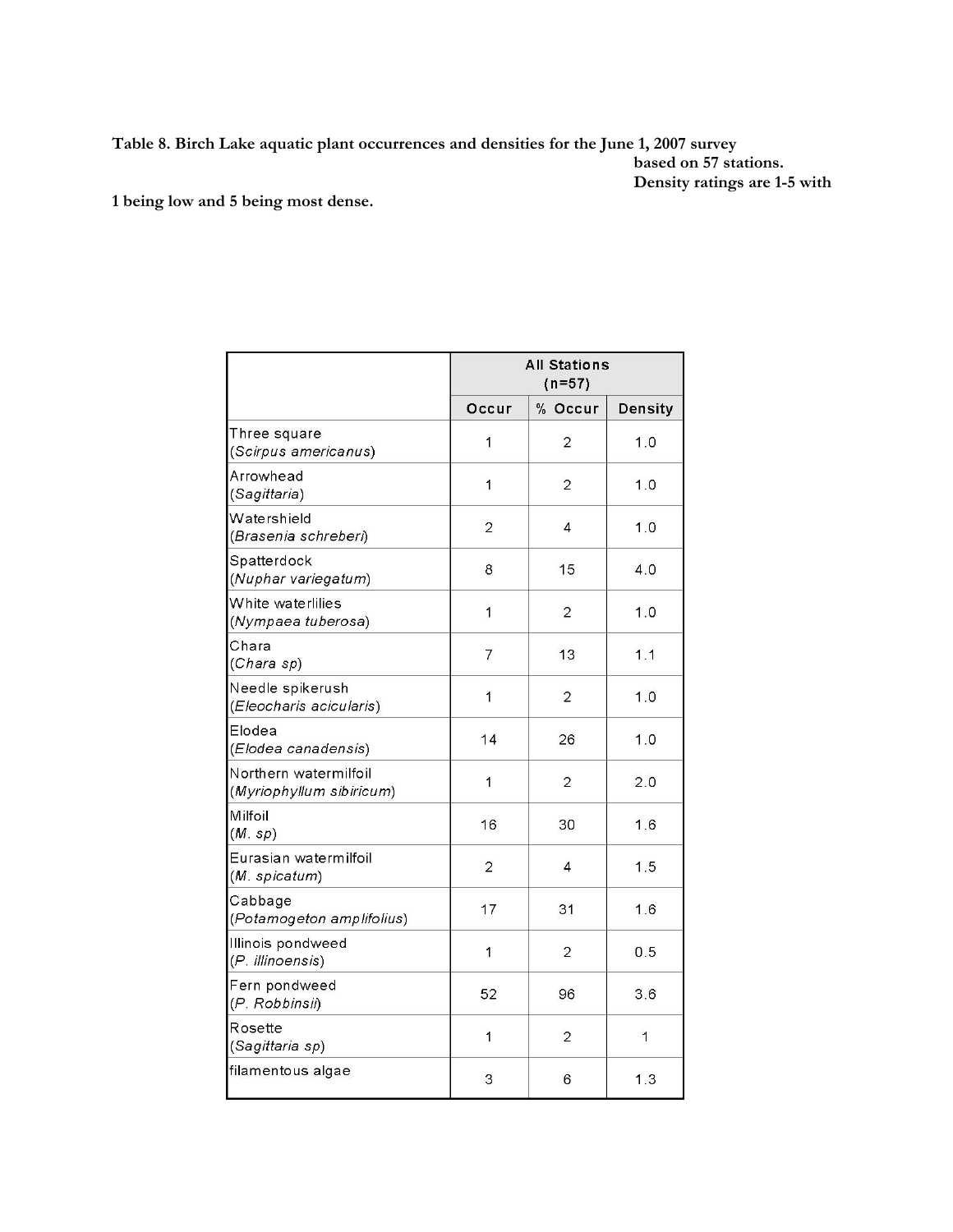## **September 5 -- Late Summer Survey**

The dominant plant in September of 2007 in Birch Lake was fern pondweed (Table 10). Eurasian watermilfoil was found in this late summer survey. The occurrence and density of plants for each transect are shown in Table 11.

Overall, aquatic plants grew out to a depth of 5 feet and were found throughout the entire lake. A map of aquatic plant coverage is shown in Figure 14. Fern pondweed continues to grow densely in Birch Lake.



**Figure 14. Late season (September) distribution of plants matting at the surface (shown in red). Areas with abundant growth but not reaching the surface are shown in yellow. Fern pondweed was the dominant plant.**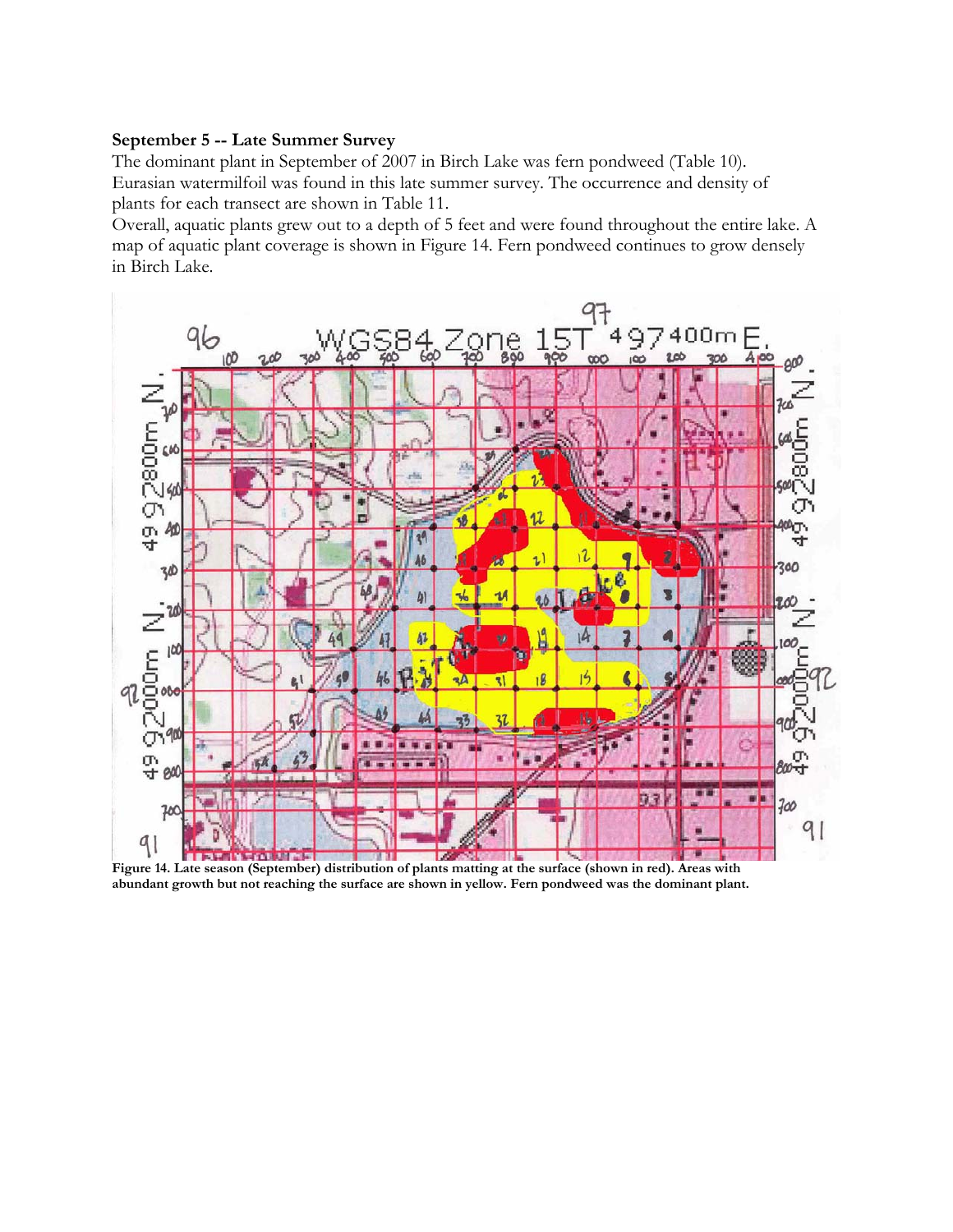**Table 10. Birch Lake aquatic plant occurrences and densities for the September 5, 2007 survey based on 57 stations. Density ratings are 1-5 with 1 being low and 5 being most dense.** 

|                                                  | <b>All Stations</b><br>$(n=47)$ |                |         |
|--------------------------------------------------|---------------------------------|----------------|---------|
|                                                  | Occur                           | % Occur        | Density |
| <b>Bulrush</b><br>(Scirpus sp)                   | 1                               | $\overline{2}$ | 1.0     |
| Watershield<br>(Brasenia schreberi)              | $\overline{2}$                  | 4              | 4.5     |
| Spatterdock<br>(Nuphar variegatum)               | 1                               | $\overline{2}$ | 4.0     |
| White waterlilies<br>(Nympaea tuberosa)          | 1                               | $\overline{2}$ | 2.0     |
| Coontail<br>(Ceratophyllum demersum)             | 1                               | $\overline{2}$ | 1.0     |
| Elodea<br>(Elodea canadensis)                    | 3                               | 6              | 1.0     |
| Eurasian watermilfoil<br>(Myriophyllum spicatum) | 16                              | 34             | 1.5     |
| Naiads<br>(Najas flexilis)                       | 1                               | $\overline{2}$ | 1.0     |
| Cabbage<br>(Potamogeton amplifolius)             | 20                              | 43             | 0.9     |
| Fern pondweed<br>(P. Robbinsii)                  | 47                              | 100            | 3.8     |
| Water celery<br>(Vallisneria americana)          | 12                              | 26             | 1.5     |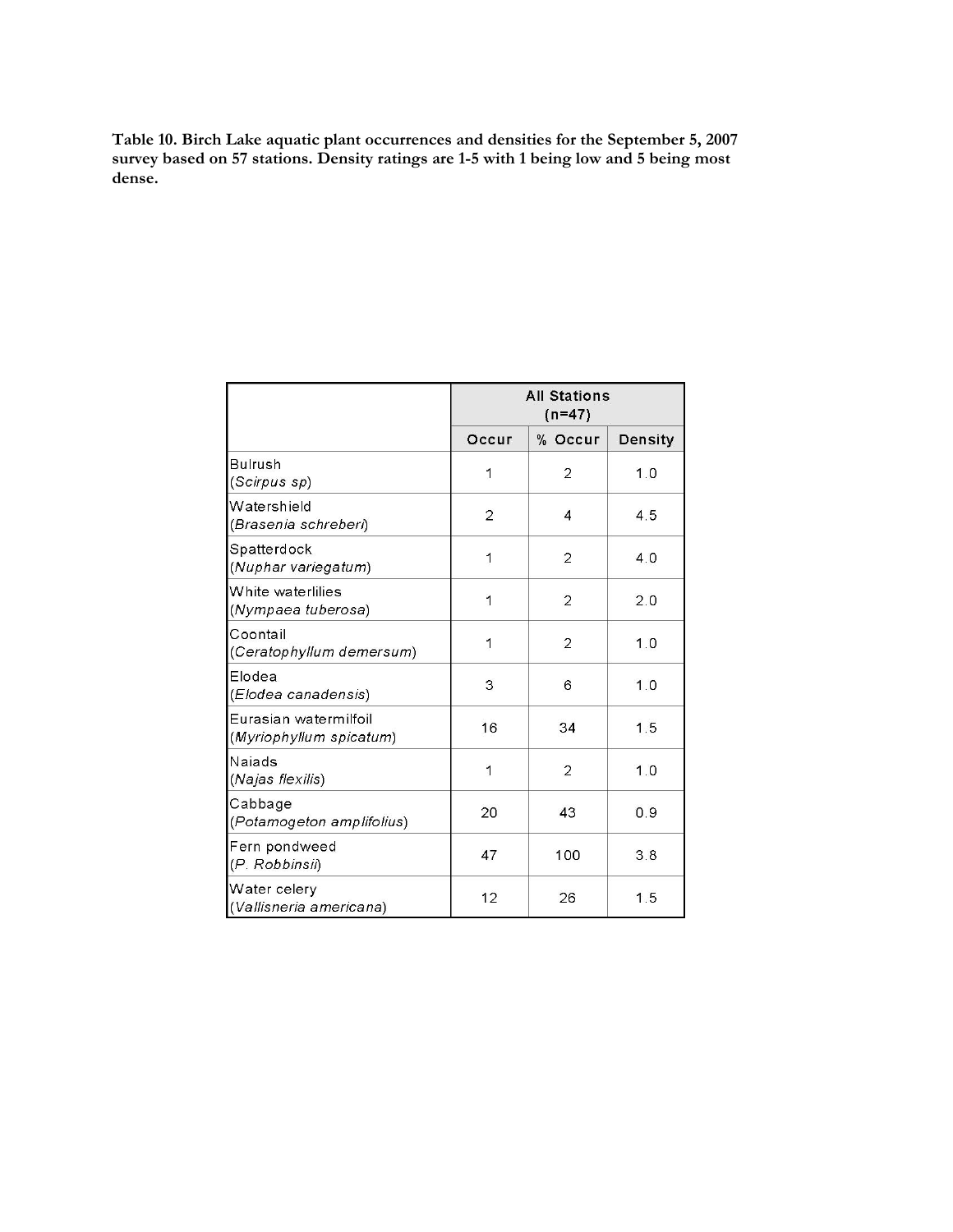